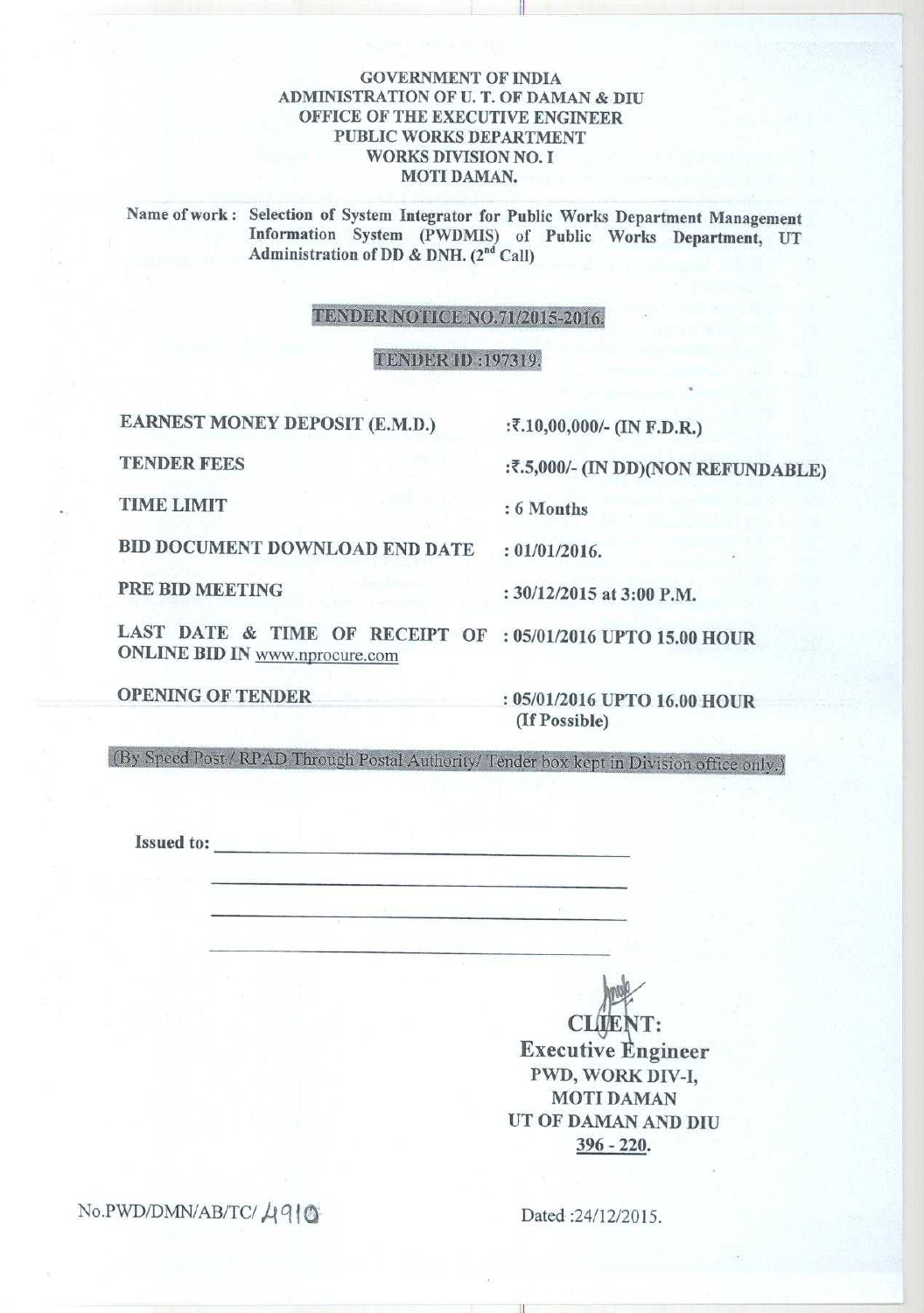#### C. C. to

- 1. The Hon'ble Administrator, U.T. of Daman & Diu, Secretariat, Daman.
- 2. The Hon'ble Member of Parliament, Daman & Diu.
- 3. The Development Commissioner, U.T. of Daman & Diu, Secretariat, Daman.
- 4. The I.G.P., U.T. of Daman & Diu, Daman.
- 5. The Finance Secretary, U.T. of Daman & Diu, Secretariat, Daman.
- 6. The Dy. Secretary (Fin.) Secretariat, Daman with request to attend the aforesaid **opening** of tenders.
- 7. The Law Secretary, U.T. of Daman & Diu, Secretariat, Daman.
- 8. The Chief Engineer, O.I.D.C.., Daman.
- 9. The Superintending Engineer, PWD, U.T. of Daman & Diu, Fort area, Moti Daman.
- 10. The Collectors, Daman & Diu, Daman.
- 11. The Director' of Accounts, Daman.
- 12. The President, D.M.C., Daman.
- 13. The President, District Panchayat Administration, Daman & Diu, Moti Daman.
- 14. The Executive Engineer, PWD, W.D. III, Daman.
- 15. The Executive Engineer, PWD, W.D.- II, Diu.
- 16. The Executive Engineer, PWD, Divn. No.I/II/III, Silvassa.
- 17. The Chief Officer, D.M.C., Daman.
- 18. The Assistant Surveyor of Works.
- 19. The Divisional Accountant, Head Clerk, Store Keeper in Division Office.
- 20. The Asstt. Engineer, Sub- Division. No.I/II/ & IV, Daman.
- 21. The District Informatics Officer, National Informatics Centre **, Secretariat**, Daman for Publication on Web site.
- 22, Notice Board.

धारत

एक कदम स्वच्छता की *ओर*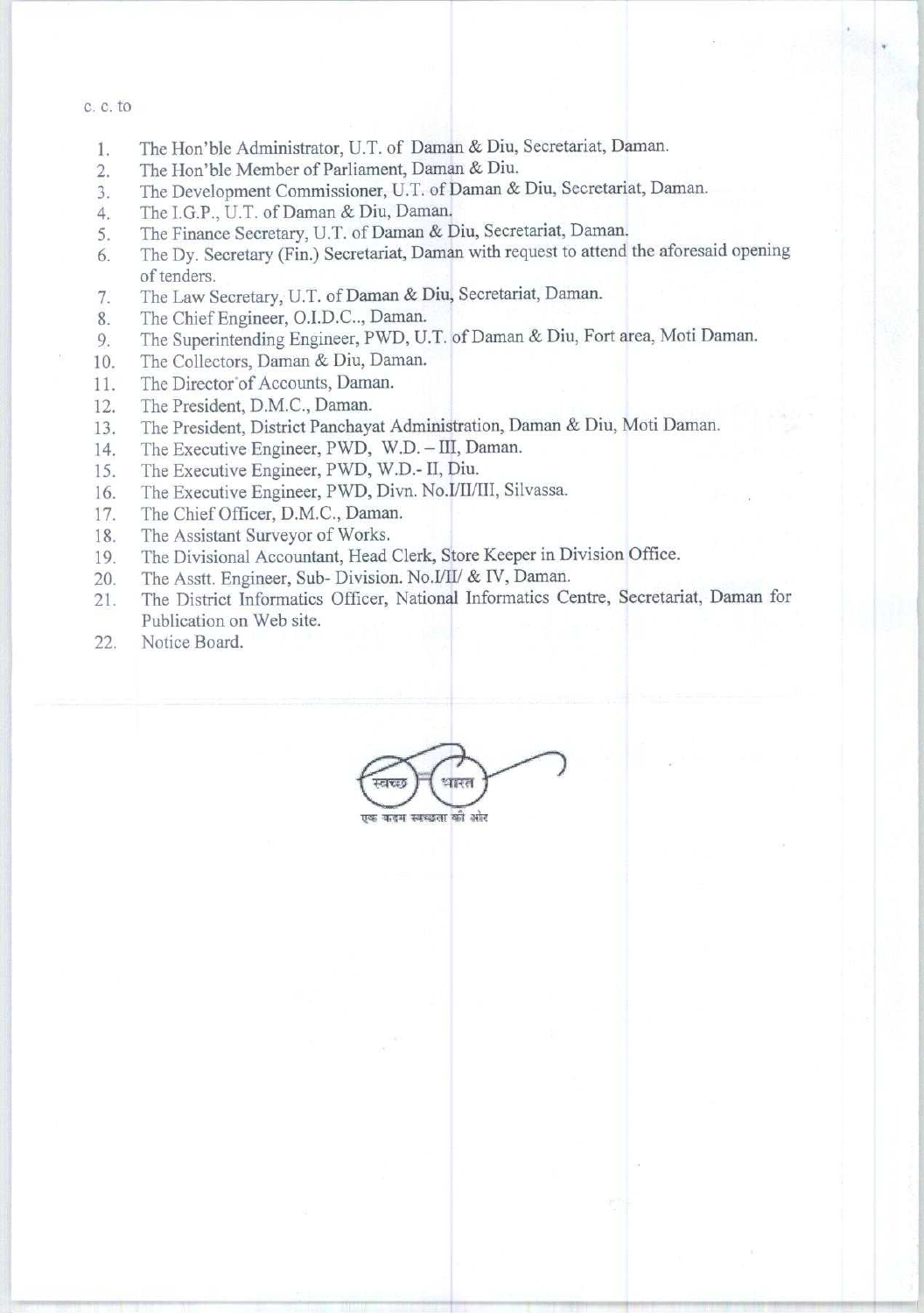# **GOVERNMENT OF INDIA ADMINISTRATION OF U. T. OF DAMAN & DIU OFFICE OF THE EXECUTIVE ENGINEER PUBLIC WORKS DEPARTMENT WORKS DIVISION NO. I MOTI DAMAN.**

it

**Name of work** : **Selection of System Integrator for Public Works Department Management Information System** (PWDMIS) **of Public Works Department, UT** Administration of DD & DNH. (2<sup>nd</sup> Call)

# TENDER NOTICE NO.71/2015-2016.

### TENDER ID:197319.

EARNEST MONEY DEPOSIT (E.M.D.) :7.10,00,000/- (IN F.D.R.)

TENDER **FEES** : **2.5,000**/- (**IN DD**)(NON REFUNDABLE)

TIME LIMIT<br>TIME LIMIT : 6 Months

BID DOCUMENT DOWNLOAD END DATE : **01/01/2016. PRE BID MEETING** : 30/12/2015 at 3:00 P.M.

LAST DATE & TIME OF RECEIPT OF : 05/01/2016 UPTO 15.00 HOUR ONLINE **BID IN** www.nprocure.com

OPENING OF TENDER **: 05/01** /2016 UPTO **16.00 HOUR (If Possible)**

(By Speed Post / RPAD Through Postal Authority/ Tender box kept in Division office only.)

**Issued to:**

CLIENT: **Executive** E**ngineer** PWD, WORK DIV-I, MOTI DAMAN UT OF DAMAN AND DIU **396 - 220.**

 $No.PWD/DMN/AB/TC/4910$ 

Dated :24/12/2015.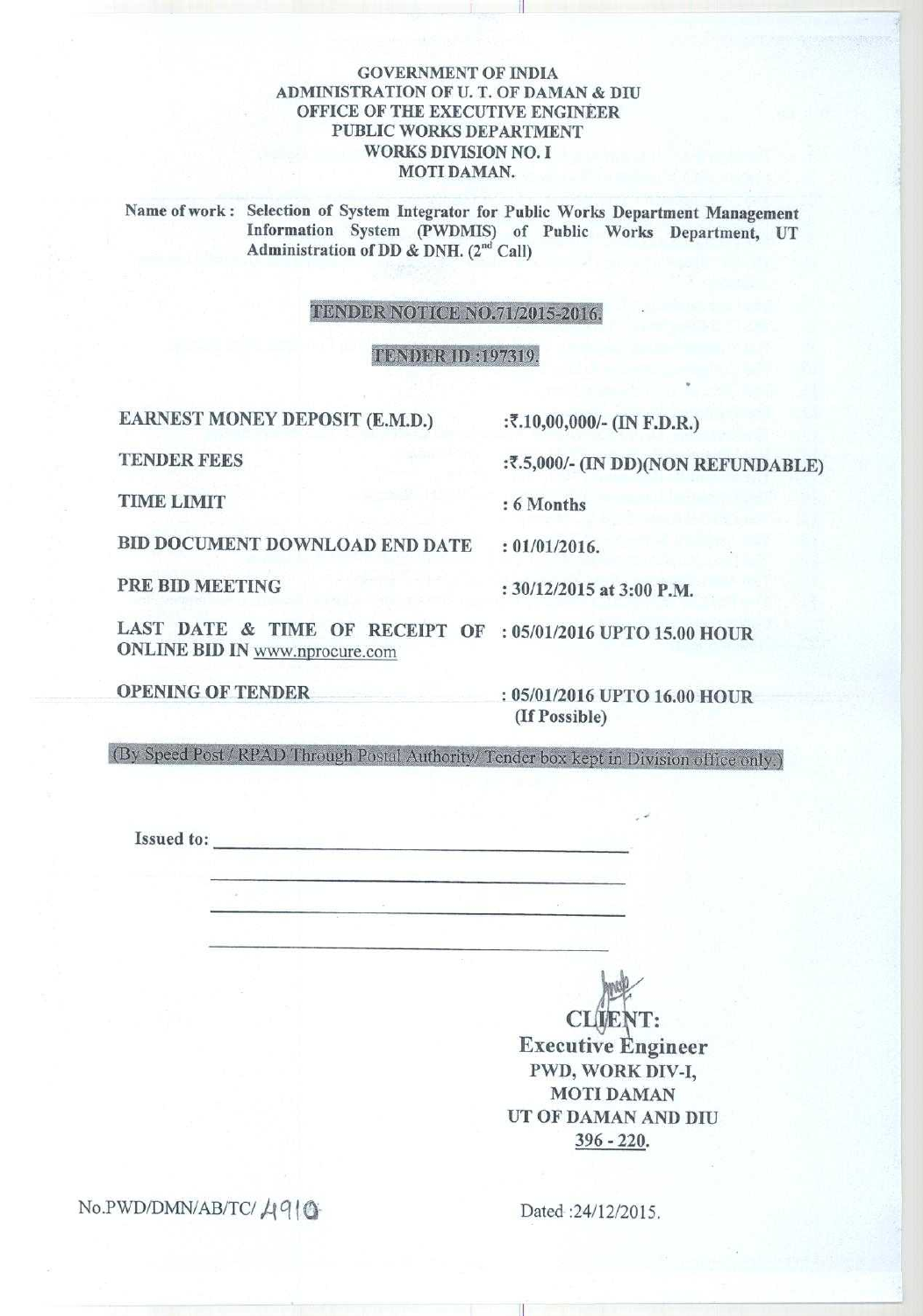#### c. C. to

- 1. The Hon'ble Administrator, U.T. of Daman & Diu, Secretariat, Daman.
- 2. The Hon'ble Member of Parliament, Daman & Diu.
- 3. The Development Commissioner, U.T. of Daman & Diu, Secretariat, Daman.
- 4. The I.G.P., U.T. of Daman & Diu, Daman.
- 5. The Finance Secretary, U.T. of Daman & Diu, Secretariat, Daman.
- 6. The Dy. Secretary (Fin.) Secretariat, Daman with request to attend the aforesaid opening of tenders.
- 7. The Law Secretary, U.T. of Daman & Diu, Secretariat, Daman.
- 8. The Chief Engineer, O.I.D.C.., Daman.
- 9. The Superintending Engineer, PWD, U.T. of Daman & Diu, Fort area, Moti Daman.
- 10. The Collectors, Daman & Diu, Daman.
- 11. The Director'of Accounts, Daman.
- 12. The President, D.M.C., Daman.
- 13. The President, District Panchayat Administration, Daman & Diu, Moti Daman.
- 14. The Executive Engineer, PWD, W.D. III, Daman.
- 15. The Executive Engineer, PWD, W.D.- II, Diu.
- 16. The Executive Engineer, PWD, Divn. No.1/1I/III, Silvassa.
- 17. The Chief Officer, D.M.C., Daman.
- 18. The Assistant Surveyor of Works.
- 19. The Divisional Accountant, Head Clerk, Store Keeper in Division Office.
- 20. The Asstt. Engineer, Sub- Division. No.I/II/ & IV, Daman.
- 21. The District Informatics Officer, National Informatics Centre **, Secretariat**, Daman for Publication on Web site.
- 22. Notice Board.

धारत

एक कदन स्वच्छता को अहेर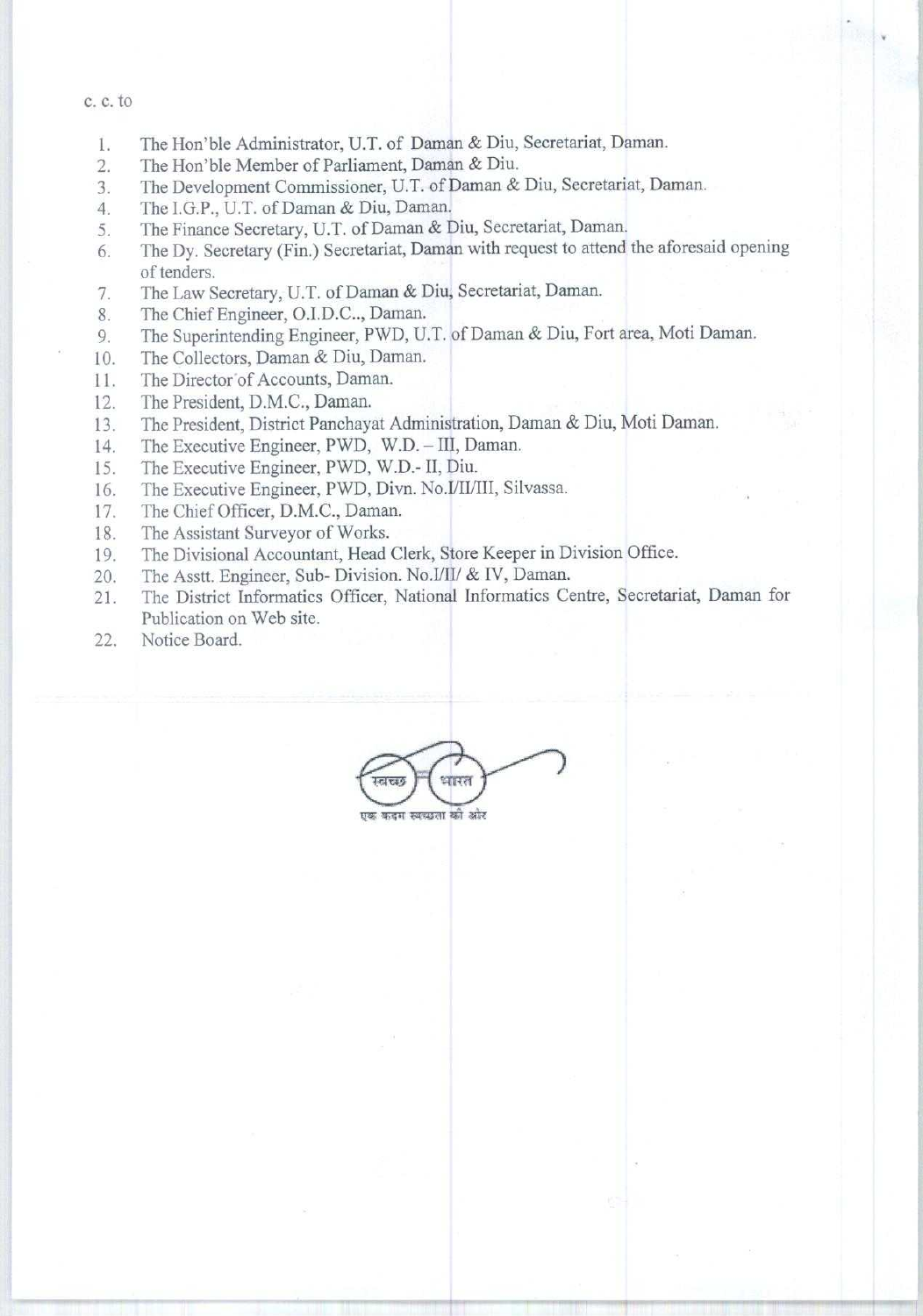# **GOVERNMENT OF INDIA ADMINISTRATION OF U. T**. **OF DAMAN & DIU OFFICE OF THE EXECUTIVE ENGINEER PUBLIC WORKS DEPARTMENT WORKS DIVISION NO. I MOTI DAMAN.**

ii

**Name** of work : **Selection** of System **Integrator** for Public Works **Department Management Information** System (PWDMIS) of Public Works Department, UT Administration of DD & DNH. (2<sup>nd</sup> Call)

### **TENDER** NOTICE NO.71/2015-2016.

### TENDER ID: 197319.

**EARNEST MONEY DEPOSIT** (**E.M.D.) :7**. **10,00,000/- (IN F.D.R.)**

**TENDER FEES** : **2.5,000**/- (**IN DD)(NON REFUNDABLE)**

**TIME LIMIT : 6 Months**

**BID DOCUMENT DOWNLOAD END DATE** : **01/01/2016.**

**PRE BID MEETING : 30/12/2015 at 3** : **00 P.M.**

LAST **DATE & TIME OF RECEIPT OF : 05**/**01/2016 UPTO 15.00 HOUR** ONLINE **BID IN** www.nprocure.com

**OPENING OF TENDER** : **05/01/2016 UPTO 16.00 HOUR (If Possible)**

(By Speed Post / RPAD Through Postal Authority/ Tender box kept in Division office only.)

**Issued to:**

**CLIENT: Executive Engineer** PWD, WORK DIV-I, MOTI DAMAN UT OF DAMAN AND DIU 396 - 220.

 $No.PWD/DMN/AB/TC/4910$  Dated:24/12/2015.